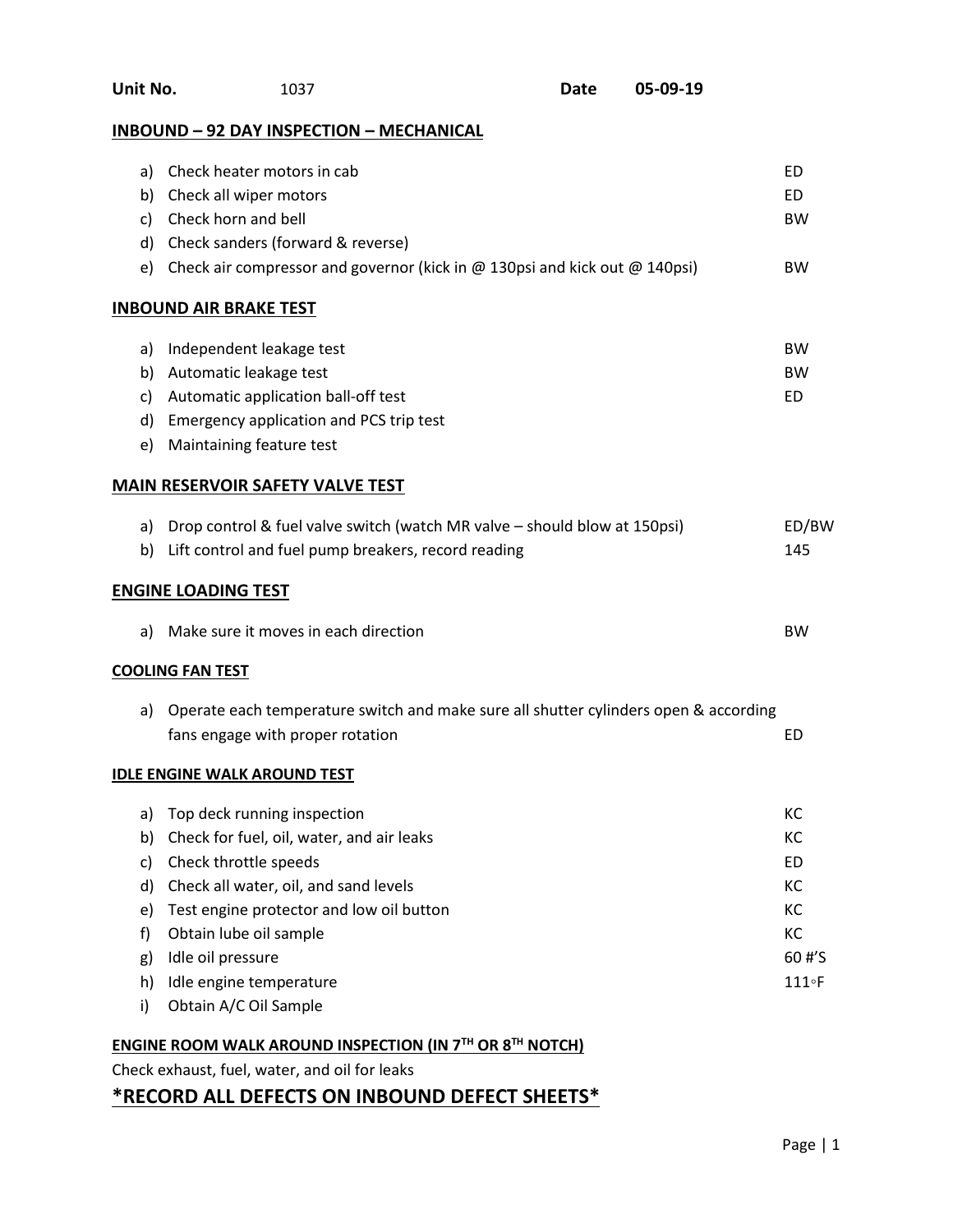# **INBOUND DEFECT SHEET**

# Engine running inspection

| -Left 686 Spitter BO<br>-A/C Intercooler Safety Pop continuously releasing.<br><b>SM</b> |
|------------------------------------------------------------------------------------------|
|                                                                                          |
|                                                                                          |
| -RR & LR Wiper Blades BO                                                                 |
| -A/C Governor needs adjusting                                                            |
| X- All Wiper Motors not working except Front Right                                       |
| X- Front Sanders not working (no power)                                                  |
| X- A/C Governor kicks in at 115 #'s and out at 128#'s (Should be 130#'s to 140#'s)       |
| X-When PCS tripped: unit continues to load and will not go to idle                       |
| ED/SM/BW<br>-Side Governor Linkage Arm B.O. (short)                                      |
| ED/SM/BW<br>- All Governor Linkage Bearings and Layshaft Bearings and Seals B.O.         |
| - Injectors Should be Replaced<br><b>SM</b>                                              |
| - Governor Filling itself with Engine Oil- B.O.<br>ED/BW                                 |
| - Engine Oil 5" low                                                                      |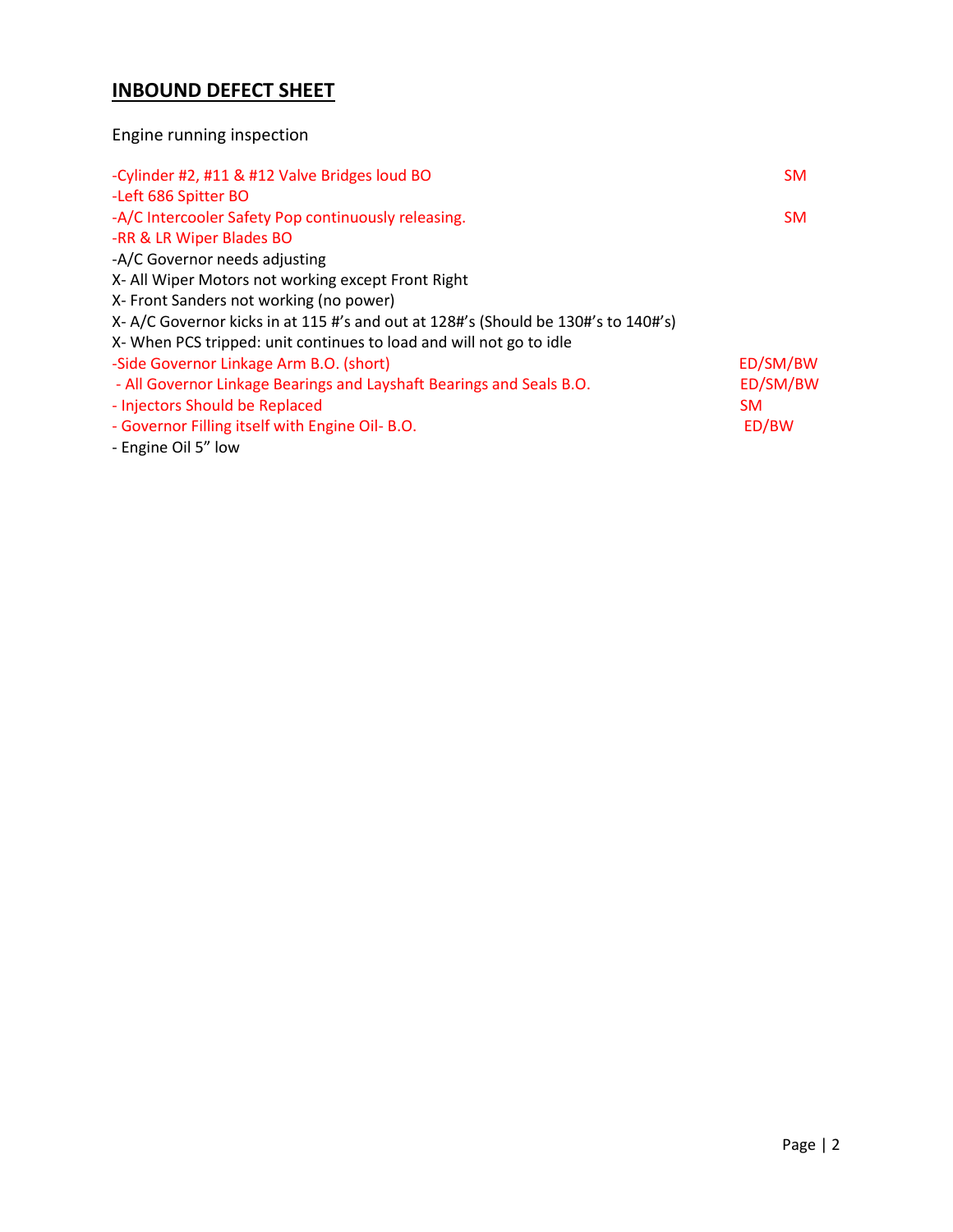# **WHEEL READINGS**

|          | Nose pack     | Wheel thick | Flange height  | Flange thick | Tread wear |
|----------|---------------|-------------|----------------|--------------|------------|
| Left #1  |               | 30          | $1\frac{1}{4}$ | 1 17/64      | 1/16       |
| Right #1 | $\frac{1}{4}$ | 3           | $1\frac{1}{4}$ | 1 17/64      | 1/8        |
| Left #2  |               | 22          | 15/16          | 1 17/64      | 1/16       |
| Right #2 | 1/8           | 21          | 15/16          | 1 17/64      | 1/16       |
| Left #3  |               | 29          | $1\frac{1}{4}$ | 1 17/64      | 1/8        |
| Right #3 | 1/8           | 29          | $1\frac{1}{4}$ | 1 17/64      | 1/8        |
| Left #4  |               | 29          | $1\frac{1}{4}$ | 1 17/64      | 1/16       |
| Right #4 | 1/8           | 27          | 15/16          | 1 17/64      | 1/16       |
| Left #5  |               |             |                |              |            |
| Right #5 |               |             |                |              |            |
| Left #6  |               |             |                |              |            |
| Right #6 |               |             |                |              |            |

# Flange height flange thick

| 0on0 | 1              | 0on0 | 1 17/64 |
|------|----------------|------|---------|
| 0on1 | 11/16          | 1on0 | 1 15/64 |
| Oon2 | 11/8           | 2on0 | 17/32   |
| Oon3 | 13/16          | 3on0 | 15/32   |
| 0on4 | $1\frac{1}{4}$ | 4on0 | 17/64   |
| Oon5 | 15/16          | 5on0 | 13/64   |
| Oon6 | 13/8           | 6on0 | 11/32   |
| 4on6 | 17/16          | 7on0 | 63/64   |
| 5on6 | 1 3 1/64       | 8on0 | 15/16   |

| #1 Side bearing clearances                                 | 1/4        |
|------------------------------------------------------------|------------|
| #2 Side bearing clearances<br>Front draft gear total slack | 1/4<br>1/8 |
| Rear draft gear total slack                                | 1/16       |
| Front pilot plate height                                   |            |
| Rear pilot plate height                                    |            |
| Front coupler height                                       | 32         |
| Rear coupler height                                        | 30 3       |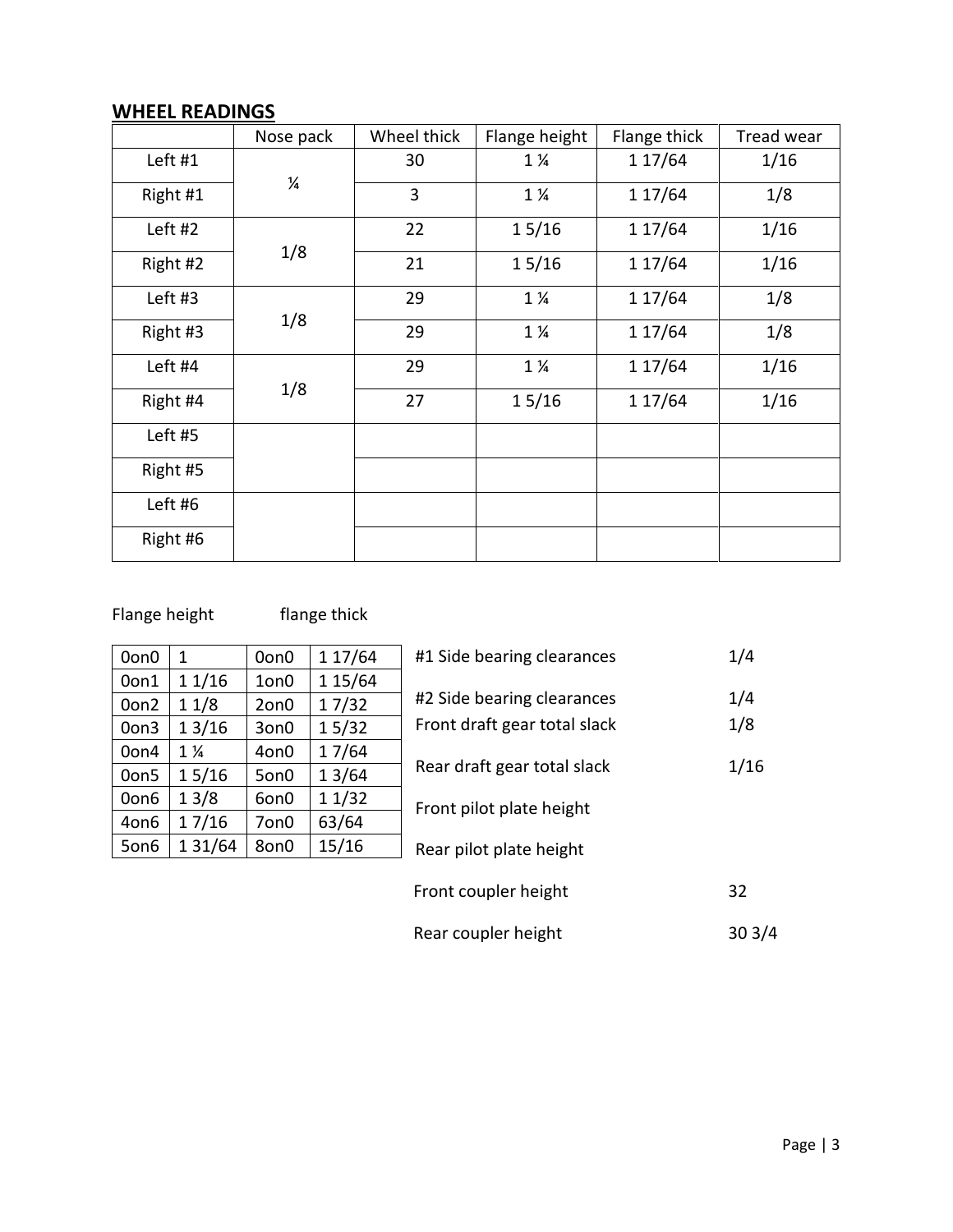#### **92 DAY LOCOMOTIVE F.R.A. INSPECTION**

# **DEFECTS SIGN OFF ON REPAIRS**

-Axles #1, #2 & #4 need Journal Oil Changed

- #3 TM Top Inspection Cover Latch almost worn through

X- #1 TM Lead Clamps Loose

- #2 TM Left Side Axle Boot B.O. ED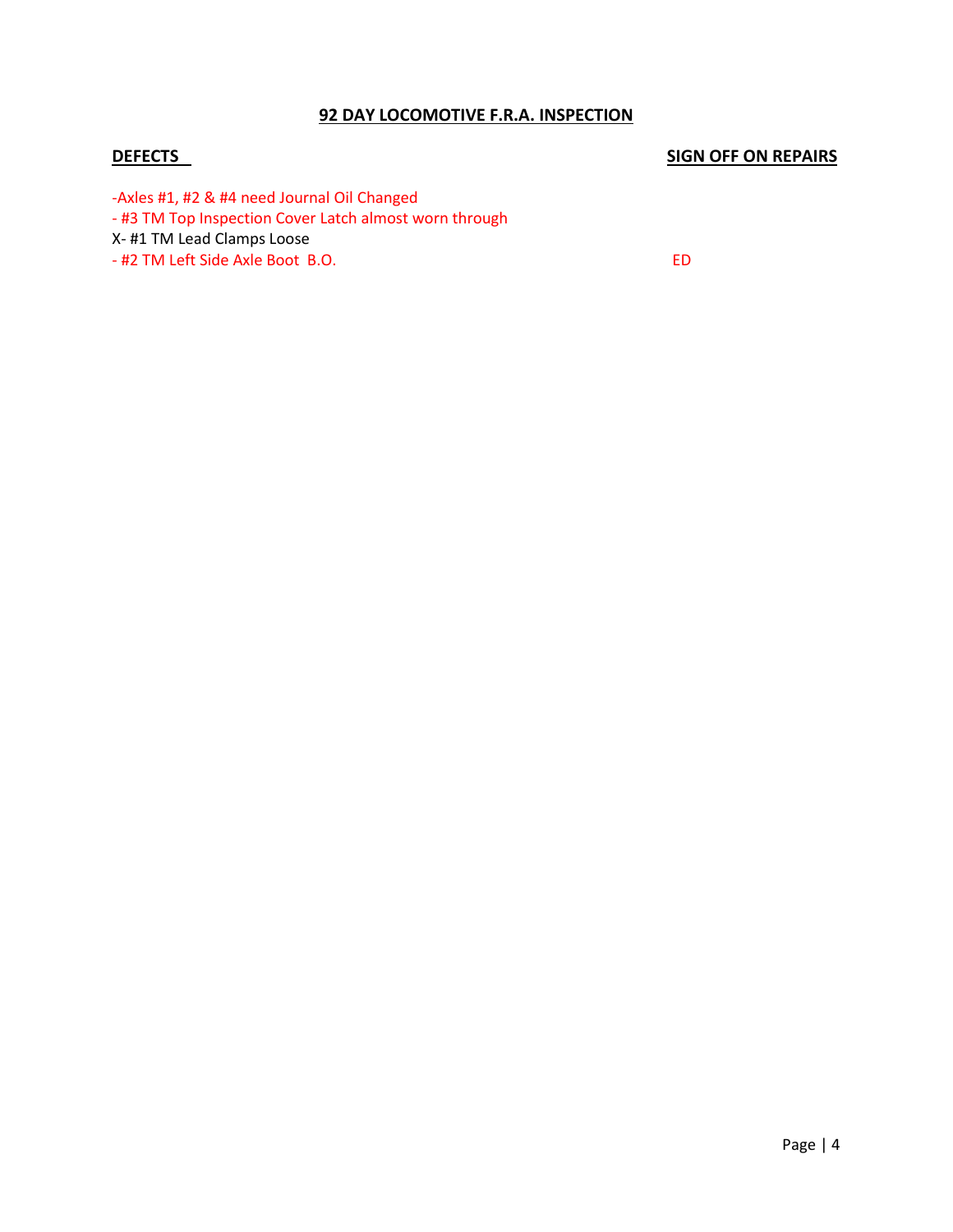## **92 DAY LOCOMOTIVE F.R.A. INSPECTION**

**DEFECTS** SIGN OFF ON REPAIRS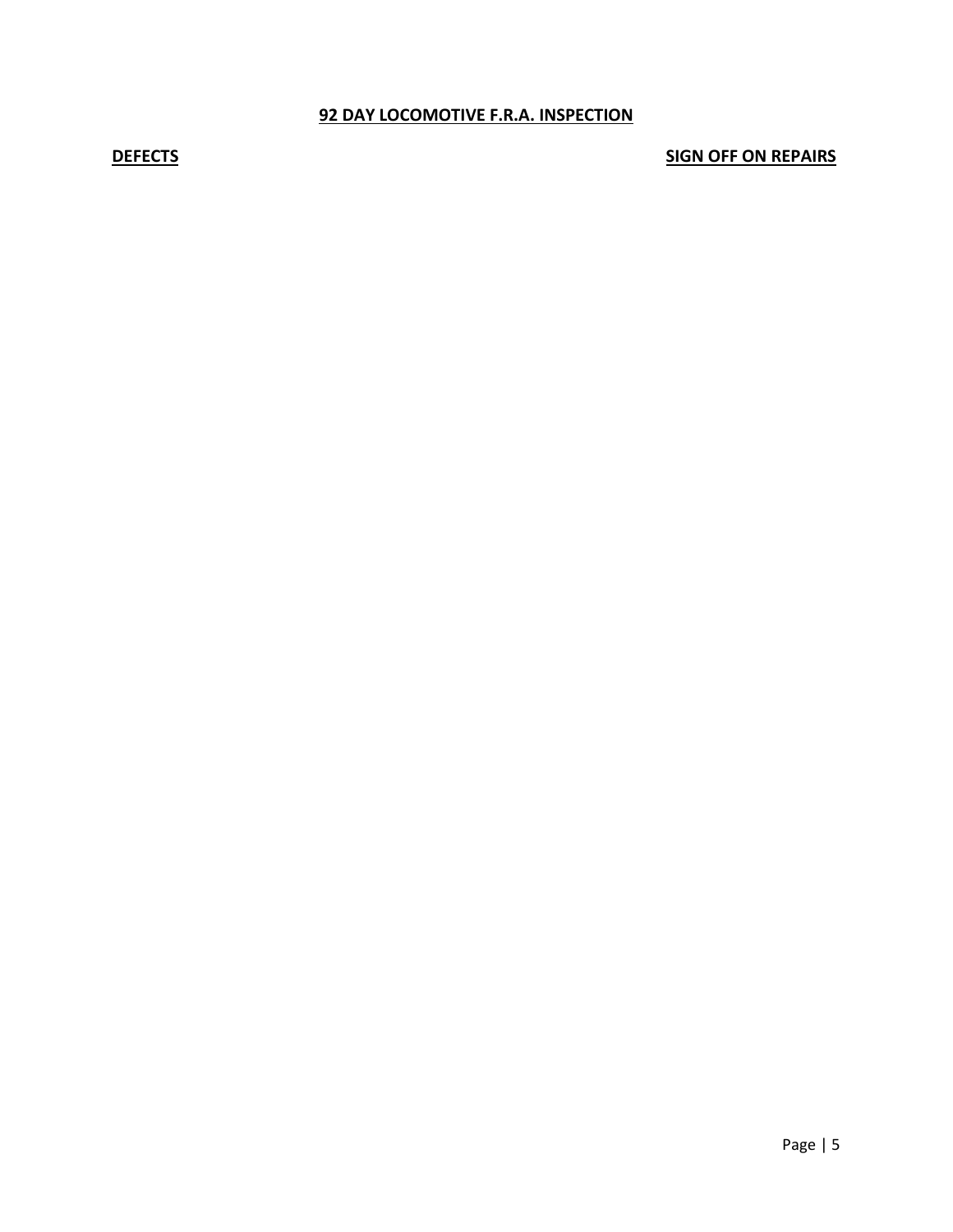# **ENGINE TOP DECK INSPECTION (DEAD)**

| a) Check engine rack reading (dead)                                   | 1.96     |
|-----------------------------------------------------------------------|----------|
| b) Engine under hydro of cooling system                               | ED/BW/KC |
| c) Check for dropped valves                                           | ED/KC    |
| d) Rotate engine manually and check rocker - roller & cam shaft lobes | ED/KC    |
| e) Purge fuel system, check for leaks with black light & record       | FD       |

# **AIR BOX INSPECTION**

# **With hydro of cooling**

| a) Obtain lead readings and record on air box sheet       | ED/KC |
|-----------------------------------------------------------|-------|
| B) Check top ring land readings & record on air box sheet | ED/KC |
| c) Check ring tension wear & record on air box sheet      | ED/KC |
| d) Piston condition & record on air box sheet             | ED/KC |
| e) Liner condition & record on air box sheet              | ED/KC |

# **CRANK CASE INSPECTION – 92 DAY**

# **Obtained with hydro of cooling system**

| a) Record crankshaft lateral                 | 1/32  |
|----------------------------------------------|-------|
| b) Check for rod lateral on all 8 rod throws | ED    |
| c) Hammer test all main bearing nuts         | ED/KC |
| d) Hammer test all rod nuts and bolts        | ED/KC |
| e) Hammer test all piston cooling pipes      | ED/KC |
| f) Check all rods for over- heating          | ED/KC |
| g) Check for internal water leaks            | ED/KC |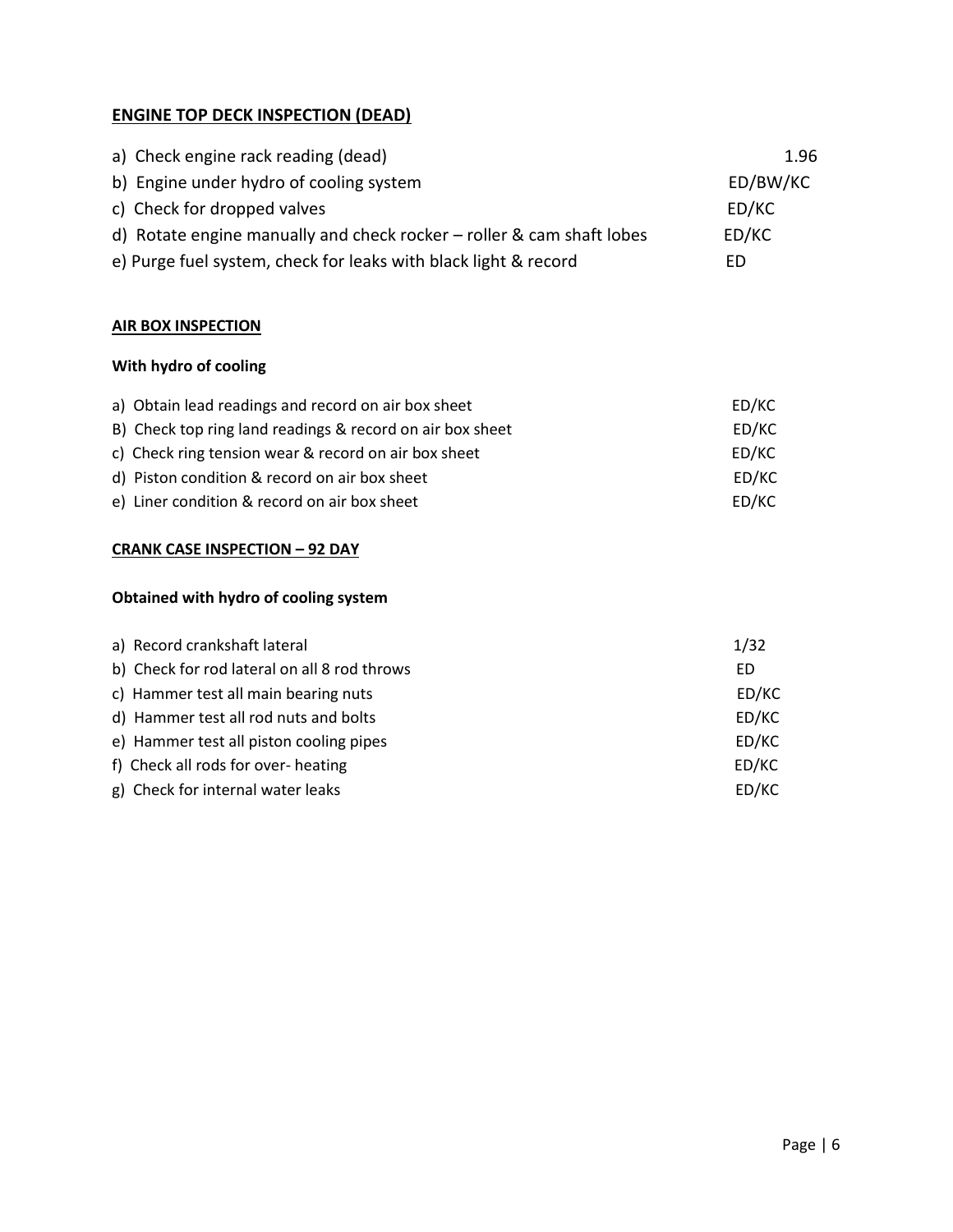| <b>STATUS</b> | <b>PREVIOUS</b> | <b>POS</b>              | <b>READING</b> | <b>LINER</b> | <b>RING</b>   | <b>PISTON</b> | <b>RING</b> | <b>NEW</b>     |
|---------------|-----------------|-------------------------|----------------|--------------|---------------|---------------|-------------|----------------|
|               | <b>READING</b>  |                         |                | COND.        | COND.         | COND.         | <b>LAND</b> | <b>LEAD</b>    |
|               | $07-17-18$      |                         |                |              |               |               | <b>WEAR</b> | <b>READING</b> |
|               | .069/.064       | ${\bf 1}$               | .054/.056      | OK           | OK            | OK            | .012        |                |
|               |                 |                         |                |              |               |               |             |                |
|               |                 |                         |                |              |               |               |             |                |
|               | .072/.066       | $\overline{2}$          | .066/.061      | OK           | <b>TRS</b>    | OK            | .008        | .069/.072      |
|               |                 |                         |                |              |               |               |             |                |
|               | .069/.069       | $\overline{\mathbf{3}}$ | .060/.068      | OK           | OK            | OK            | .008        |                |
|               |                 |                         |                |              |               |               |             |                |
|               |                 |                         |                |              |               |               |             |                |
|               | .060/.062       | $\overline{\mathbf{4}}$ | .053/.047      | OK           | OK            | OK            | .008        | .060/.058      |
|               |                 |                         |                |              |               |               |             |                |
|               | .055/.056       | 5                       | .055/.060      | OK           | OK            | OK            | .008        |                |
|               |                 |                         |                |              |               |               |             |                |
|               |                 |                         |                |              |               |               |             |                |
|               | .066/.062       | $\boldsymbol{6}$        | .051/.056      | OK           | <b>TRS</b>    | OK            | .013        |                |
|               |                 |                         |                |              | <b>WEAK</b>   |               |             |                |
|               | .062/.057       | $\overline{\mathbf{z}}$ | .056/.066      | OK           | <b>STICKY</b> | OK            | .008        |                |
|               |                 |                         |                |              |               |               |             |                |
|               |                 | 8                       |                |              |               | OK            |             |                |
|               | .053/.058       |                         | .049/.058      | OK           | OK            |               | .008        |                |
|               |                 |                         |                |              |               |               |             |                |
|               | .067/.071       | $\boldsymbol{9}$        | .065/.068      | <b>WORN</b>  | <b>WORN</b>   | <b>WORN</b>   | .020        | .061/.059      |
|               |                 |                         |                |              |               |               |             |                |
|               | .066/.066       | 10                      | .066/.062      | OK           | OK            | OK            | .014        |                |
|               |                 |                         |                |              |               |               |             |                |
|               |                 |                         |                |              |               |               |             |                |
|               | .047/.050       | 11                      | .050/.052      | OK           | OK            | OK            | .008        |                |
|               |                 |                         |                |              |               |               |             |                |
|               | .064/.063       | 12                      | .063/.063      | OK           | OK            | OK            | .008        |                |
|               |                 |                         |                |              |               |               |             |                |
|               |                 |                         |                |              |               |               |             |                |
|               |                 | 13                      |                |              |               |               |             |                |
|               |                 |                         |                |              |               |               |             |                |
|               |                 | 14                      |                |              |               |               |             |                |
|               |                 |                         |                |              |               |               |             |                |
|               |                 | 15                      |                |              |               |               |             |                |
|               |                 |                         |                |              |               |               |             |                |
|               |                 |                         |                |              |               |               |             |                |
|               |                 | 16                      |                |              |               |               |             |                |
|               |                 |                         |                |              |               |               |             |                |
|               |                 | 17                      |                |              |               |               |             |                |
|               |                 |                         |                |              |               |               |             |                |
|               |                 | 18                      |                |              |               |               |             |                |
|               |                 |                         |                |              |               |               |             |                |
|               |                 |                         |                |              |               |               |             |                |
|               |                 | 19                      |                |              |               |               |             |                |
|               |                 |                         |                |              |               |               |             |                |
|               |                 | 20                      |                |              |               |               |             |                |
|               |                 |                         |                |              |               |               |             |                |

**INSPECTED BY:** FOREMAN: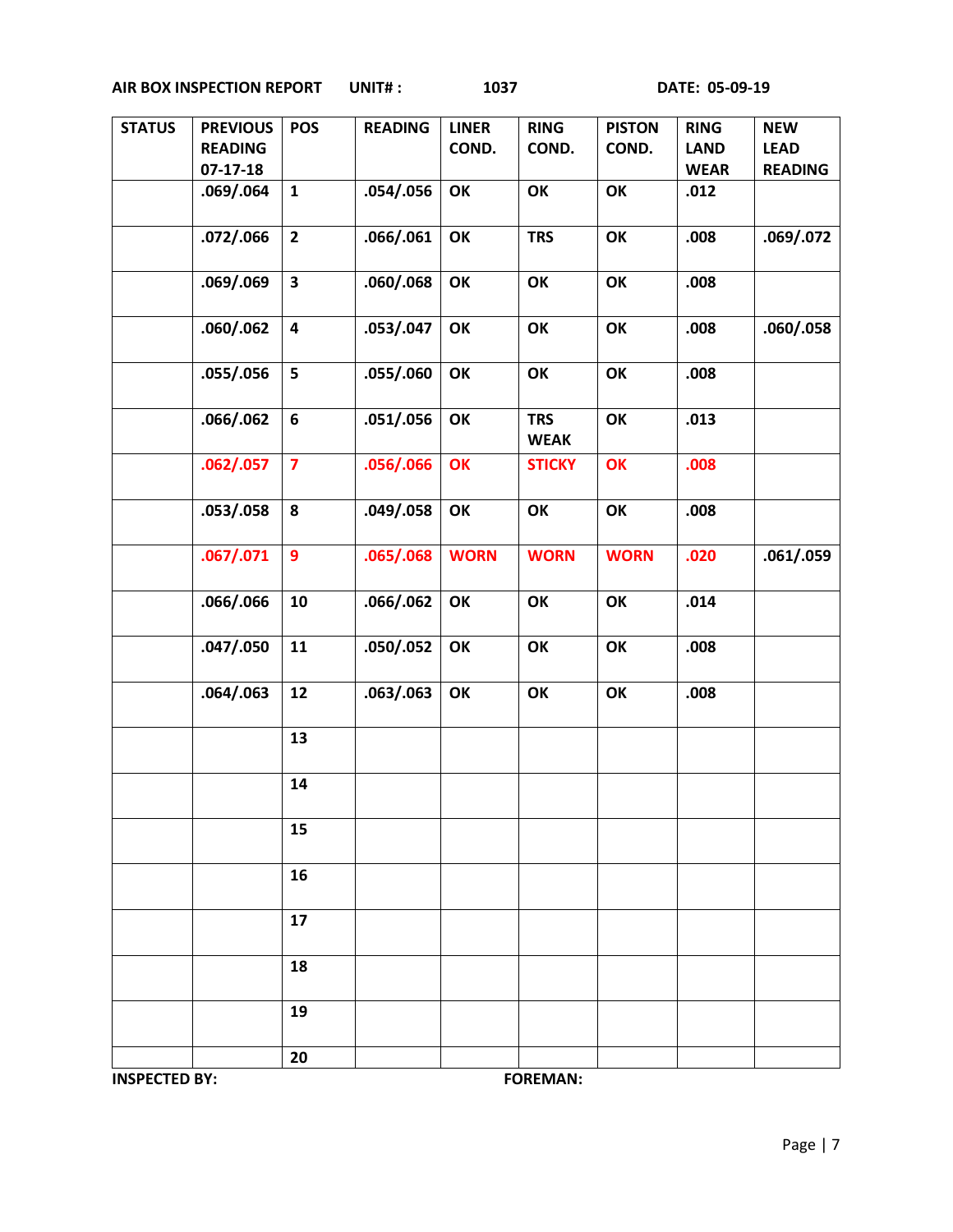# **TOP DECK/AIR BOX/CRANK CASE INSPECTION DEFECTS**

| <b>DEFECTS</b>                                     | <b>SIGN OFF</b> |
|----------------------------------------------------|-----------------|
| -C/O all Injectors                                 | <b>SM</b>       |
| -Governor Linkage & Layshaft Seals BO              | ED/BW           |
| -C/O #7 Cylinder for stuck Rings                   |                 |
| -C/O #9 Cylinder as HLP for being worn             |                 |
| -Engine Protector Test Block leaks BO              | ED              |
| - Marmon Joints between Water Pump Inlets BO       |                 |
| - Top Water Sight Glass Seal BO                    | ED              |
| X-#5 Main Bearing Cap Left Front Nut Not to Torque |                 |

NOTE: Copper showing on Upper Rod Bearings on Cylinder #2, #3, #4 & #5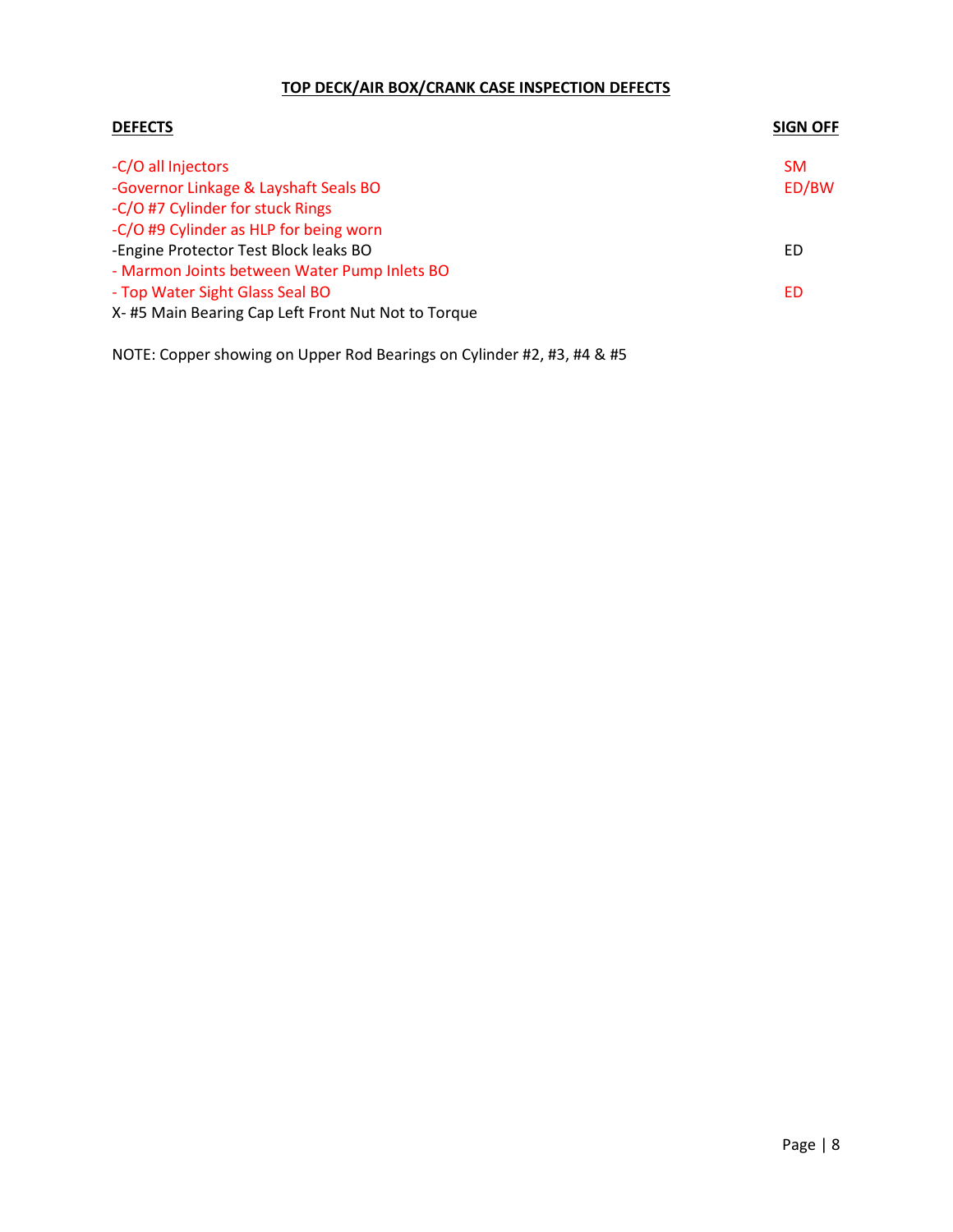## **STANDARD INSPECTION ITEMS FUEL SYSTEM**

| a) C/O primary filters<br>b) C/O secondary filters | KC<br>KC  |
|----------------------------------------------------|-----------|
| c) Clean fuel sight glasses<br>d) Prime for leaks  | ED/BW/KC  |
| <b>COOLING SYSTEM</b>                              |           |
| Check water for treatment<br>a)                    | <b>ED</b> |
| <b>LUBRICATION SYSTEM</b>                          |           |
| a) C/O main lube oil filters                       | KC        |
| b) C/O air compressor oil filter (if applicable)   | KC        |
| <b>AIR INTAKE SYSTEMS</b>                          |           |
| a) C/O engine air intake filters                   | ED/BW     |
| b) Clean out exhaust and traps                     |           |
| c) Renew car body filters                          | BW/KC     |
| d) C/O a/c intake filters                          | KC        |
| <b>AIR BRAKE SYSTEM</b>                            |           |
| a) Test Air Brake Gauges & Recalibrate             |           |
| b) Lubricate Hand Brake and Test Operation         | <b>ED</b> |
| <b>TRUCK AND WHEEL ITEMS</b>                       |           |
| a) Check and fill all journal boxes                | <b>ED</b> |
| b) Check and fill all support bearing oil levels   | KC        |
| c) Make sure all wicks are tight                   | KC        |
| d) Check and fill all gear cases                   | KC        |
| e) Check and replace or adjust all brake shoes     | ED/BW     |
| f) Lube #1 and #2 truck center castings            |           |

## **CAB AND CAR BODY ITEMS**

a) Inspect all fire extinguishers (dates and securement)

- b) Check all wiper blades
- c) Check cab for fuses, torpedoes and flags
- d) Lubricate all shutter linkages and car body hinges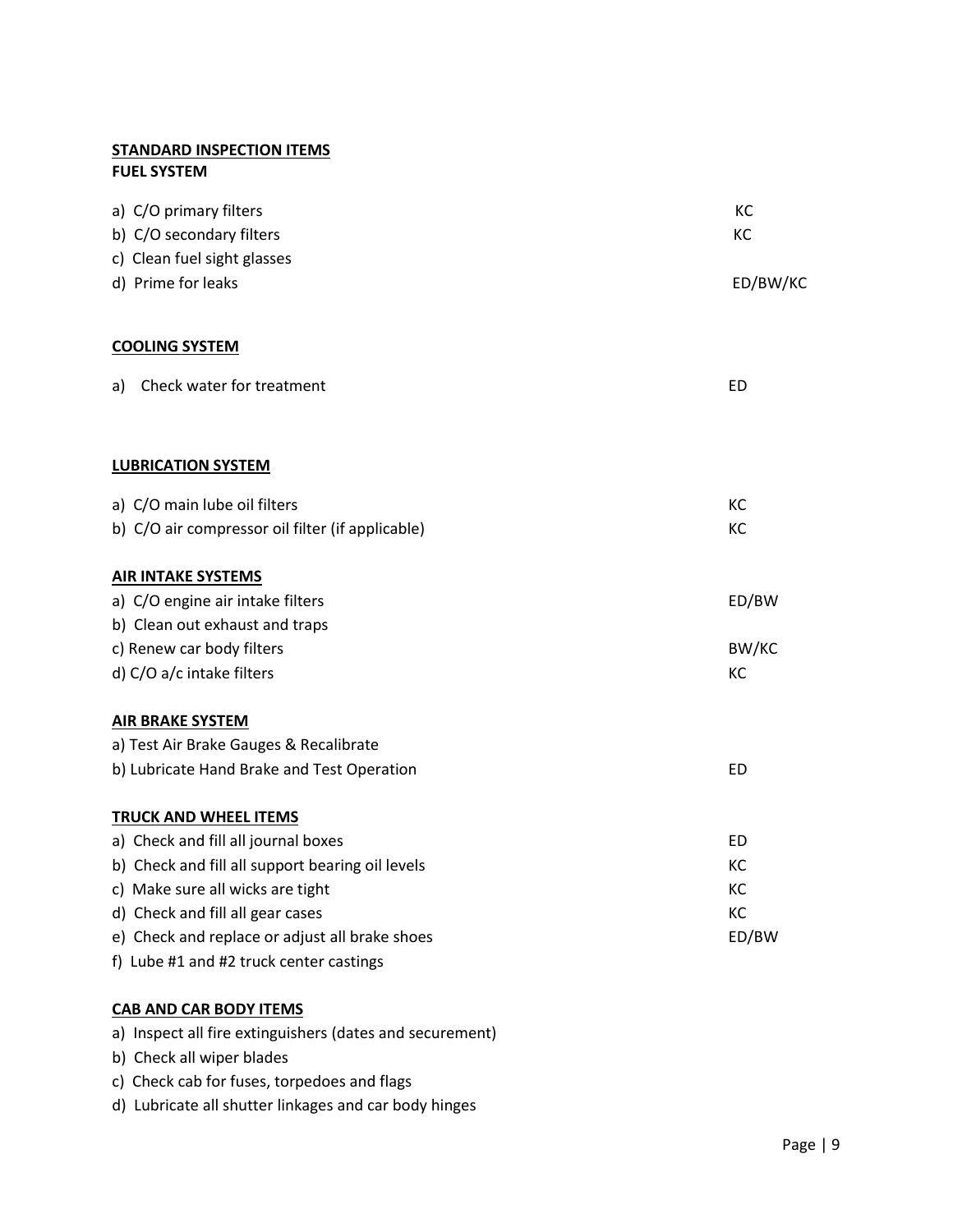## **OUTBOUND – 92 DAY RUN CHECKS – MECHANICAL**

- a) Check heater motors in cab
- b) Check all wiper motors
- c) Check horn and bell
- d) Check sanders (forward and reverse)
- e) Check A/C & A/C Governor for proper function

#### **OUTBOUND AIR BRAKE TEST**

- a) Independent leakage test
- b) Automatic brake leakage test
- c) Automatic application ball-off test
- d) Emergency application and PCS trip test
- d) Maintaining feature test

#### **MAIN RESERVOIR SAFETY TEST**

- a) Drop control and fuel pump switch (watch M/R valve should blow @ 150 psi)
- b) Lift control and fuel pump beakers, record reading

#### **ENGINE LOADING TEST**

a) Make sure it moves in each direction

#### **COOLING FAN TEST**

a) Operate each temperature switch and make sure all shutter cylinders open and according fans engage with proper rotation

#### **IDLE ENGINE – WALK AROUND TEST**

- a) Top deck running inspection
- b) Check for fuel, water and oil leaks
- c) Check throttle speeds
- d) Check water, oil and sand levels
- e) Test engine protector and low oil button
- f) Check all inbound defects for repairs
- g) Idle oil pressure
- h) Idle engine temperature

#### **ENGINE ROOM – WALK AROUND INSPECTION (IN 7TH OR 8TH NOTCH)**

a) Check exhaust, fuel, water, and oil for leaks and repair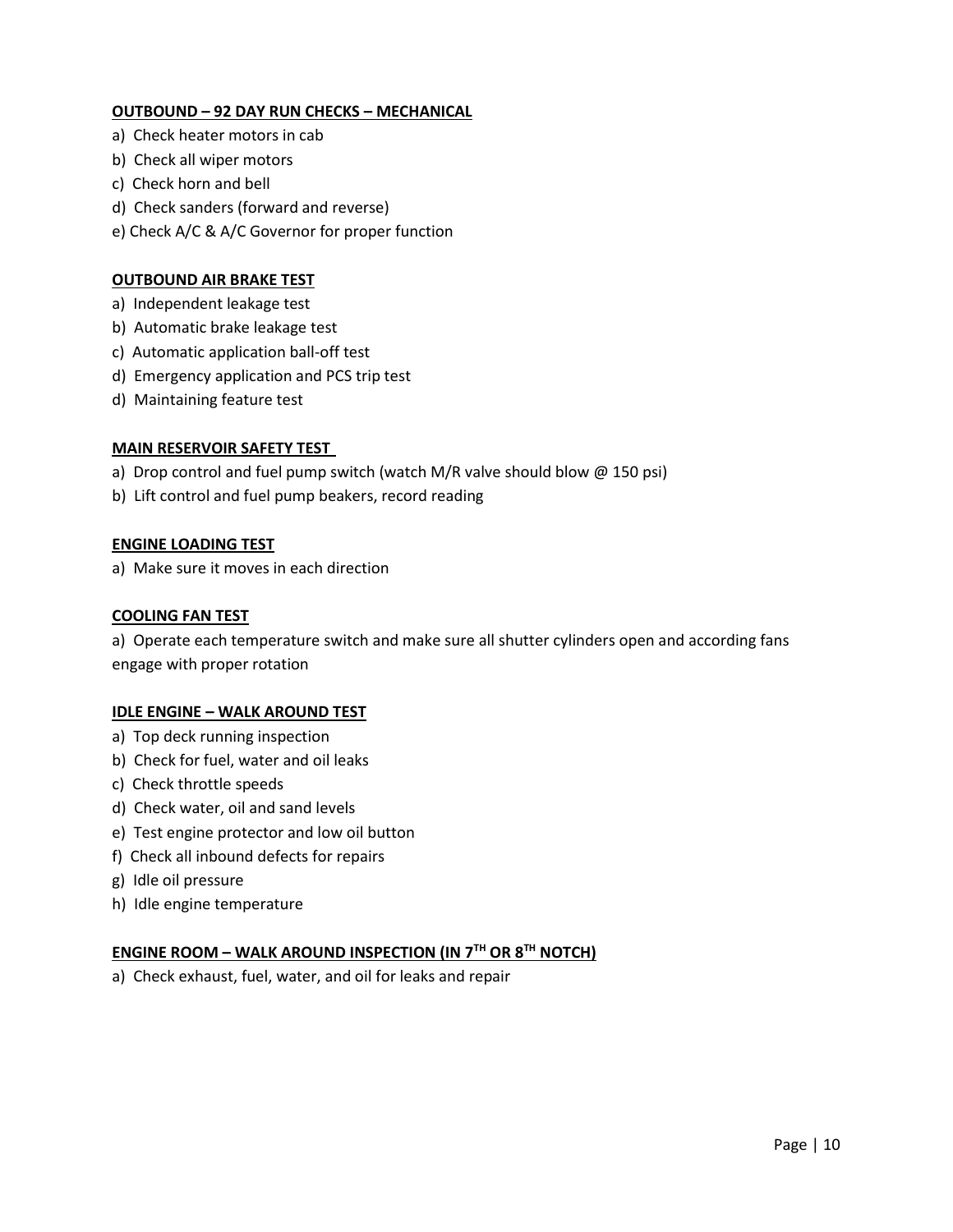### **92 – DAY ELECTRICAL INSPECTION**

**UNIT # 1037 DATE 05-19-19**

| 1.) Meg. Sys. / Ground relay trip                 | Ohms       | <b>Amps</b> | <b>GOING TO IDLE</b> | <b>BW</b> |
|---------------------------------------------------|------------|-------------|----------------------|-----------|
| 2.) Check for low voltage grounds                 |            |             |                      | *ED       |
| 3.) Main Generator                                |            |             |                      |           |
| a) Check brushes and holders                      |            |             |                      | *ED/BW    |
| b) Check for flashover & paint bare spots         |            |             |                      | ED/BW     |
| c) Clean inside of generator if necessary         |            |             |                      | ED/BW     |
| d) Check Slip Ring Brushes                        |            |             |                      |           |
| 4.) Load Regulator                                |            |             |                      |           |
| 5.) Check auxiliary generator                     |            |             |                      |           |
| a) Check brushes & holders                        |            |             |                      | ED/BW     |
| b) Clean if necessary                             |            |             |                      | ED/BW     |
| 6.) Voltage Regulator                             | <b>VDC</b> | 72.1        |                      | ED        |
| 7.) Traction Motors                               |            |             |                      |           |
| a) Check brushes, holders and cables              |            |             |                      | КC        |
| b) Check for flashover & paint bare spots         |            |             |                      | KC        |
| c) Check motor leads & securement                 |            |             |                      | KC        |
| 8.) Fuel pump                                     |            |             |                      |           |
| a) Check brushes and armatures                    |            |             |                      |           |
| 9.) Electrical Cabinets                           |            |             |                      |           |
| a) Check for loose wires & connections            |            |             |                      |           |
| 10.) Control stand                                |            |             |                      | *ED/BW    |
| 11.) A C cabinet                                  |            |             |                      |           |
| a) Check for loose wires & connections            |            |             |                      |           |
| 12.) Lighting Equipment                           |            |             |                      |           |
| a) Check front & rear headlights and ditch lights |            |             |                      | ED/BW/KC  |
| b) Check cab, car body & control stand lights     |            |             |                      | ED/BW/KC  |
| 13.) MU receptacles                               |            |             |                      |           |
| a) Check & Clean                                  |            |             |                      |           |
| 14.) Batteries                                    |            |             |                      |           |
| a) Check & fill cells with water                  |            |             |                      | <b>BW</b> |
| b) Check battery connection                       |            |             |                      | <b>BW</b> |
| c) Check battery box connection                   |            |             |                      | <b>BW</b> |
| 15.) Cab Heaters                                  |            |             |                      |           |
| a) Check motor brushes                            |            |             |                      |           |
| b) Clean interior if necessary                    |            |             |                      | ED/BW     |
| c) Aux Heaters                                    |            |             |                      | ED/BW     |